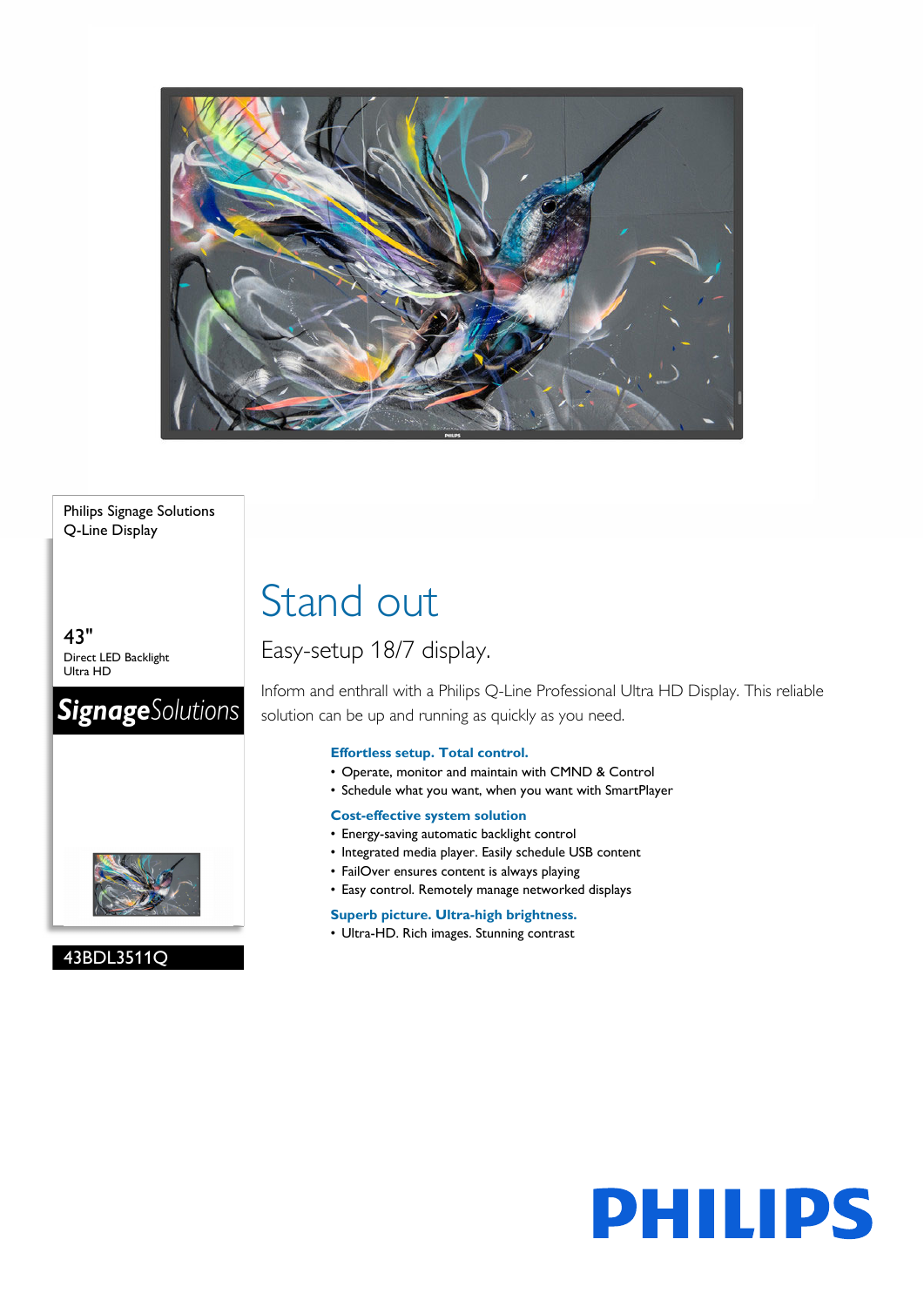# **Highlights**

### **CMND & Control**



Run your display network over a local (LAN) connection. CMND & Control allows you to perform vital functions like controlling inputs and monitoring display status. Whether you're in charge of one screen or 100.

### **FailOver**



From waiting room to meeting room, never show a blank screen. FailOver lets your Philips Professional Display switch automatically between primary and secondary inputs ensuring content keeps playing even if the primary source goes down. Simply set a list of alternate inputs to be sure your business is always on.

### **Integrated media player**

Easily schedule content to play from USB. Your Philips Professional Display will wake from

standby to play the content you want, and then return to standby once playback is done.

### **SmartPlayer**



Turn your USB into a true cost effective digital signage device. Simply save your content (video, audio, pictures) on your USB and plug into your display.Create your playlist and schedule your content via the on screen menu, and enjoy your own created playlists anytime, anywhere.